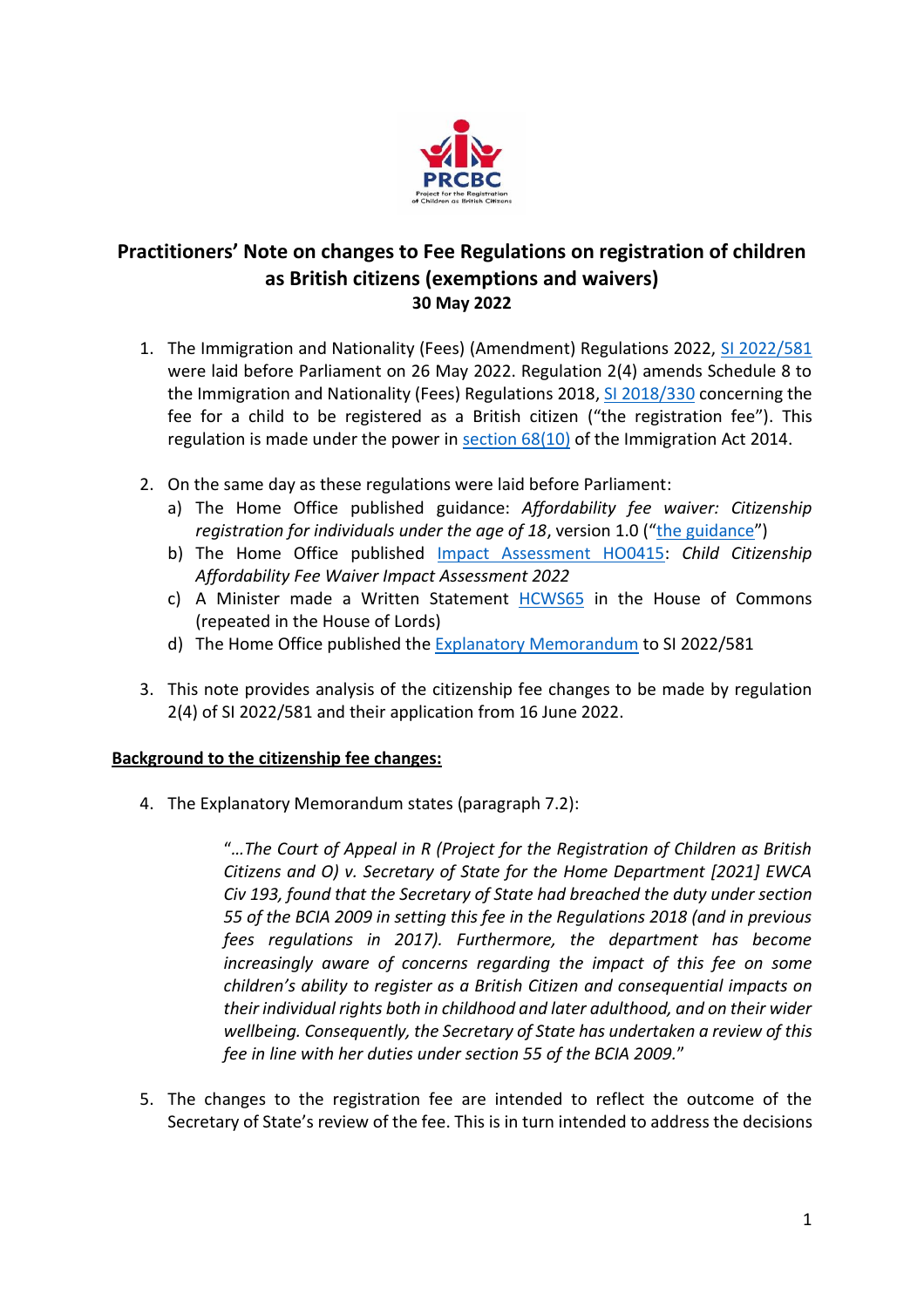of the Court of Appeal<sup>1</sup> and High Court<sup>2</sup> that the registration fee was unlawful for having been set without consideration of children's best interests.

#### **The changes to be made by the new regulations:**

- 6. In summary, regulation 2(4) of SI 2022/581 is intended to take effect on 16 June 2022:
	- 6.1. Regulation 2(4)(b) withdrawsthe registration fee originally made by SI 2018/330 and substitutes a fee of £1,012.
	- 6.2. Regulation 2(4)(c) introduces various exemptions from the registration fee.
	- 6.3. Regulation 2(4)(d) introduces discretion for the Secretary of State to waive the registration fee for a child if the Secretary of State considers the fee is "*not affordable*".

## **New fee:**

7. Regulation  $2(4)(b)$  substitutes a new fee at the same level as the existing fee (£1,012). This is intended to make express that the new fee is set *after having considered* children's best interests, so not tainted by the previous unlawful setting of the fee by SI 2018/330.

### **Local authorities:**

- 8. Regulation 2(4)(c) of SI 2022/581 is an express provision. When it takes effect, all children looked after by a local authority will be exempted from the registration fee. In England, this covers all children in local authority care and children accommodated under section 22(1) of the Children Act 1989. $3$  It covers similar situations under Scotland, Wales, or Northern Ireland legislation.
- 9. Children supported by a local authority in England under section 17 of the Children Act 1989 (or in an equivalent position in Scotland, Wales, or Northern Ireland) are not made exempt from paying the fee. However, these children will be eligible for the fee waiver introduced by regulation 2(4)(d) if the fee is "*not affordable*".
- 10. Regulation 2(4)(c) also exempts children outside the UK from the registration fee if they are in a similar situation to children being looked after in the UK.

## **Fee waiver where fee is "***not affordable***":**

11. Regulation 2(4)(d) of SI 2022/581 is a discretionary provision to provide the Secretary of State with power to waive the registration fee for a child where the Secretary of

<sup>1</sup> *R (PRCBC & O) v SSHD* [\[2021\] EWCA Civ 193,](https://www.judiciary.uk/wp-content/uploads/2021/02/R-PRCBC-v-SSHD-Judgment.pdf) February 2021

<sup>2</sup> *R (PRCBC, O & A) v SSHD* [\[2019\] EWHC 3536 \(Admin\),](https://www.judiciary.uk/wp-content/uploads/2019/12/prcb-v-sshd.pdf) December 2019

<sup>3</sup> See regulation 2 of SI 2018/330 for meaning of "*being looked after*".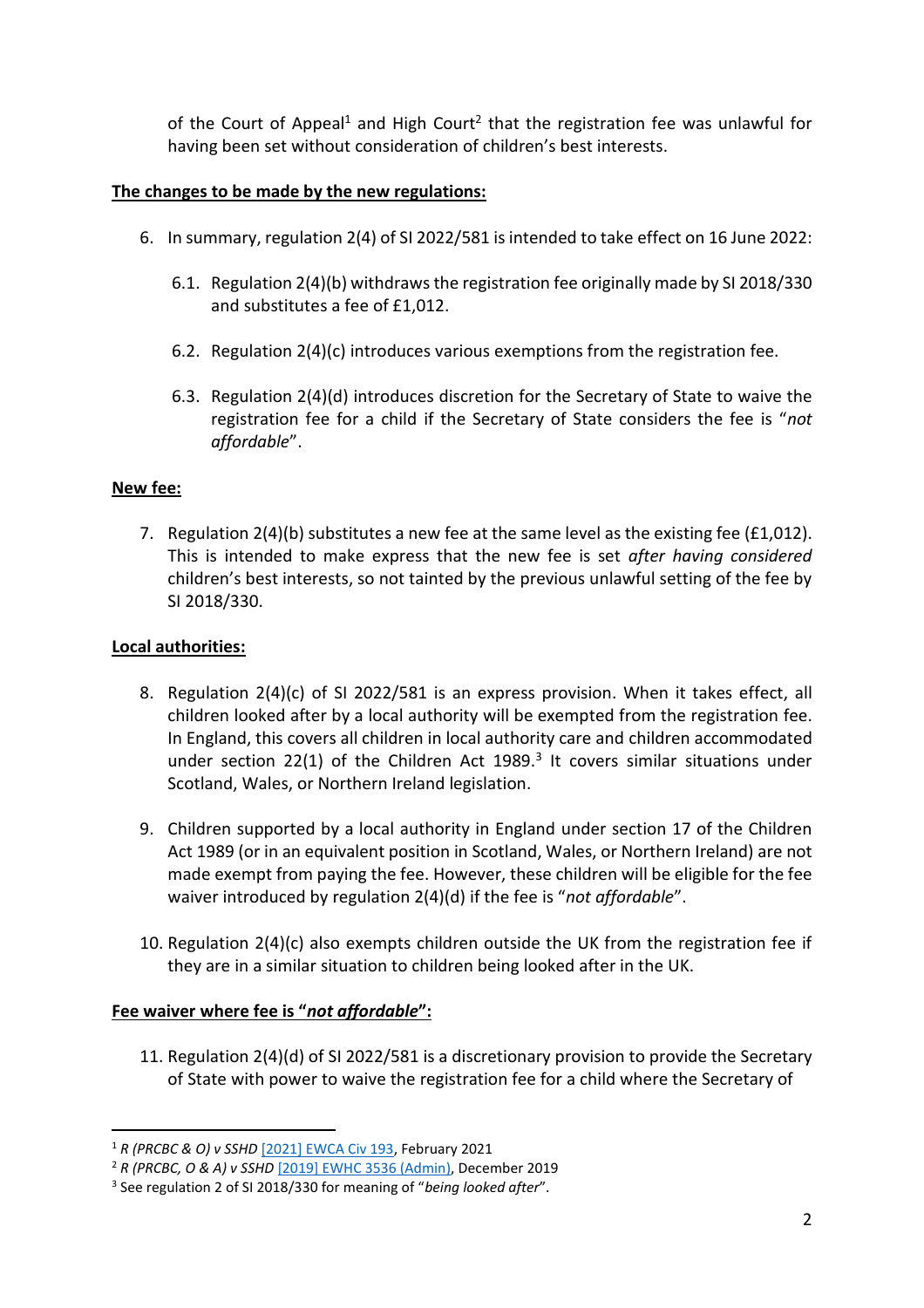State "*considers that the fee is not affordable*". It states expressly that the assessment of whether to grant a waiver is to be made:

"*…taking into account the financial circumstances of the child in respect of whom the application is being made and of any other person who (in the Secretary of State's opinion) might otherwise reasonably be expected to bear the cost of paying all or part of the fee.*"

- 12. Careful consideration must be given to the purpose of this provision, which is to give effect to the duty to make children's best interests a primary consideration.<sup>4</sup> The Explanatory Memorandum, Minister's Written Statement, Impact Assessment, and the guidance each confirm this. The decisions of the Court of Appeal and High Court in *PRCBC v O v SSHD* that have led to the introduction of this power are important to considering the purpose and application of the waiver.
- 13. The judgment of the Court of Appeal includes:

"*31. There is no issue but that the recent and current levels of the fees have had a serious adverse impact on the ability of a significant number of children to apply successfully for registration. This is not disputed by the Secretary of State. The judge noted at [20] that there was "a mass of evidence supporting the proposition that a significant number of children, and no doubt the majority growing up on low or middle incomes, could only pay the fee by those acting on their behalf being required to make unreasonable sacrifices". I would only add that in cases such as that of O, one of three children of a single parent on state benefits, it is difficult to see how the fee could be afforded at all.*

"*32. Equally, it is not disputed by anyone, least of all by the Secretary of State, that British citizenship is a status of importance to those that hold it and that the entitlement to be registered as a British citizen is likewise a right of importance…* [the judgment goes on to emphasise some ways in which citizenship is important including its importance to a person's identity]"

14. The judgment of the High Court includes:

"*21. …there is an equivalent mass of evidence supporting the proposition that children born in the UK and identifying as British… feel alienated, excluded, isolated, "second-best", insecure, and not fully assimilated into the culture and social fabric of the UK.*"

15. These findings do not in themselves establish their applicability in any particular case. Witness statements (including where appropriate from the child) and/or other

<sup>4</sup> This follows from her statutory duty under section 55 of the Borders, Citizenship and Immigration Act 2009 and section 71 of the Immigration Act 2014; and the judgment of the Supreme Court in *ZH (Tanzania) v SSHD*  [2011] UKSC 4 that this statutory duty effectively incorporates Article 3(1) of the 1989 UN Convention on the Rights of the Child.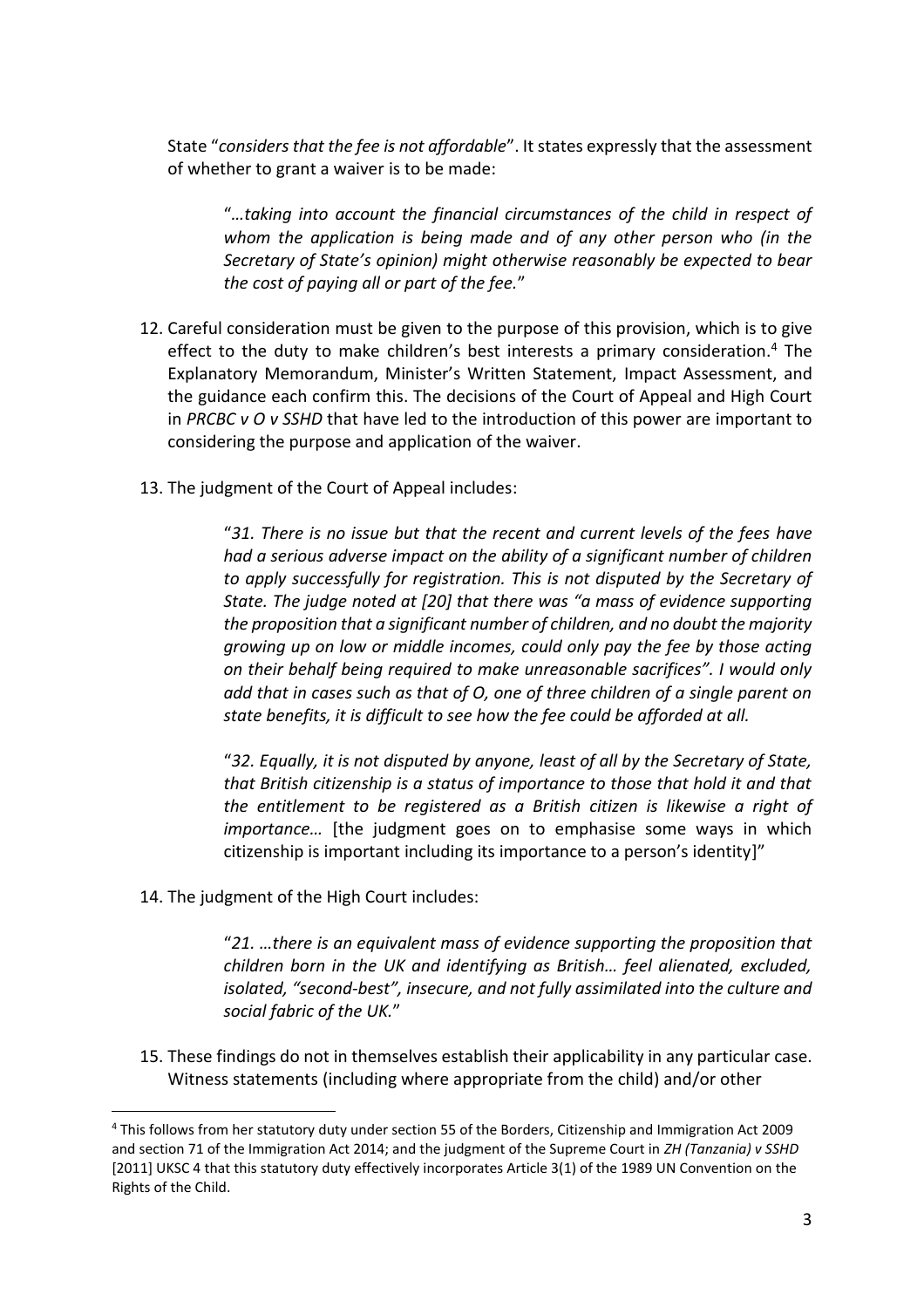evidence will be needed for that.<sup>5</sup> However, these findings show the importance of the right to citizenship, the impact of its denial upon a child and the unaffordability of the fee for a substantial group of children as a matter of generality. It is at least arguable that the Secretary of State is required under regulation 2(4)(d) of SI 2022/581 to interpret "*not affordable*" to mean she must grant a waiver where the evidence shows this background (as to both impact upon the child and unaffordability) applies.

- 16. The guidance must be read in light of the above. This guidance is undoubtedly difficult to follow, and further amendments may well be made. However, some aspects are potentially useful:
	- 16.1. The guidance is express that where the fee cannot be afforded or there is insufficient income to meet a child's needs, "*a fee waiver must be granted*" (our underlining): see p6 & p14.
	- 16.2. If any part of the fee cannot be paid, it is to be waived in full: see p11.
	- 16.3. Where more than one child of the same household is to be registered, a single request for waivers of each child's fee may be made. Where the Secretary of State considers one or more but not all of the children's fees are affordable, elder children's fees will generally be waived rather than younger: see p11.
	- 16.4. The guidance recognises the need to safeguard children from implications of turning 18 before a fee waiver request is decided (including refused) or within a short period thereafter that is necessary to make or complete the child's registration application. It will, however, be necessary to submit or complete the registration application within fixed timescales: see pp23-24.
- 17. The guidance indicates a request for a fee waiver will be made by set form online or on paper: see p4. It indicates the evidence that will be expected and questions the Secretary of State will consider in assessing whether to grant a waiver: see pp12-15. The basic question will be whether the child and child's parents (or legal guardians) have sufficient funds to pay the fee after accounting for essential living needs: see p9. Income, expenditure, savings, and assets will be considered, with financial information likely to be required for a six-month period up to the request for the fee waiver.<sup>6</sup>
- 18. The question of affordability requires consideration of children's best interests. Expenditure may not fit what the Secretary of State regards as essential living needs. Nonetheless, it may be necessary to meet the child's needs in a wider sense – e.g., for the child to flourish socially, educationally, or personally. The guidance on this is especially confusing, but relates to the alternative formulation of the affordability

<sup>&</sup>lt;sup>5</sup> PRCBC may be able to provide precedents for use in requesting a fee waiver.

<sup>6</sup> Reference is made to the Home Office *Report on the Allowances paid to Asylum Seekers and Failed Asylum Seekers*, 2020 regarding what are essential living needs and costs associated with them.